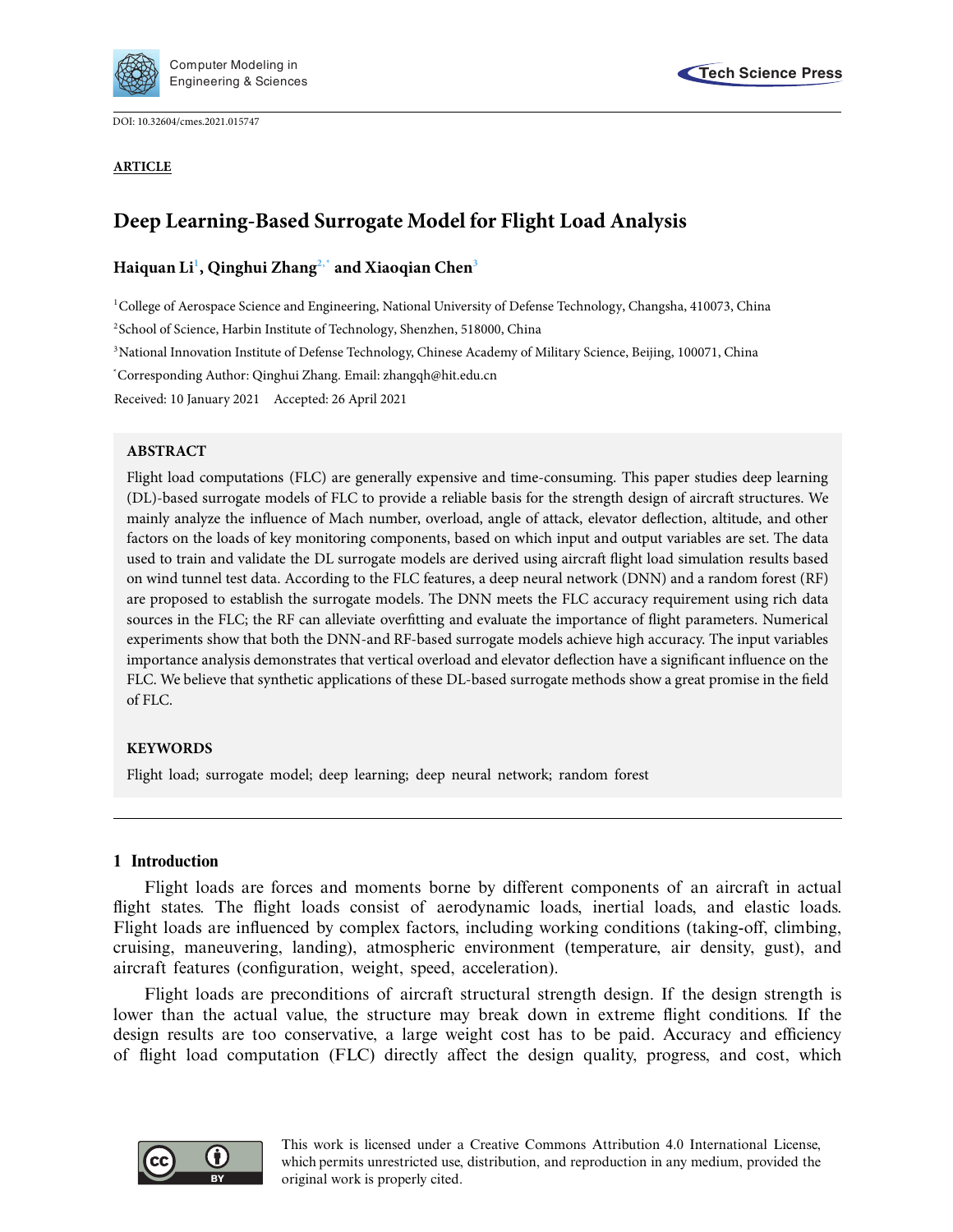are of great significance in aircraft design  $[1,2]$  $[1,2]$  $[1,2]$ . The computation and verification of flight loads are important means of improving aircraft structure design, determining the structural life and reducing the cost. According to different aircraft design stages and accuracy requirements, the FLC methods include numerical analysis, wind tunnel tests, and flight experiments. The latter two methods are expensive; the numerical analysis or its coupling with a wind tunnel test has become the preferred technique for the FLC.

Modern aircraft design involves large loads, large deformations, and multiple transmission paths. Conventional numerical simulation techniques, such as the finite element method, the panel method, and the CFD method require high resolutions and large discretization scales when applied to the FLC. Thus, the load computations are time-consuming, which significantly restricts aircraft research and development. To improve the efficiency of load computation, model order reduction (MOR) of conventional load computation models has attracted research interest [\[3](#page-15-2)[–6](#page-15-3)]. The concept of MOR is to reduce the complexity of the original large system and generate a reduced-order model representing the original system [\[7\]](#page-15-4). The numerical methods for computing flight loads are based on a complex theoretical mechanism, which is described by a series of elasticity systems of equations, fluid mechanics equations, and the coupling of complex models [\[8](#page-15-5)]. An adequate understanding of these mathematical equations and physical mechanism are needed for the MOR.

In recent years, rapid developments in deep learning (DL) have attracted significant attention in the field of aircraft design [\[9\]](#page-15-6). The principle of DL is to treat the complex mathematical mechanism as a "black box," training and validating the model through observation and experimental data to produce surrogate models. DL has achieved remarkable success in image processing, speech recognition, natural language processing, artificial intelligence [\[9](#page-15-6)[,10](#page-15-7)]. There are several reasons for the great potential of MOR using DL in the field of aircraft design [\[7\]](#page-15-4). First, DL is particularly suitable for exploring complex nonlinear relationships without addressing the mathematical and physical mechanism. Second, DL models have high computational efficiency; there are many mature GPU acceleration technologies that can greatly increase load computation efficiency. Finally, there are rich data available in the field of aircraft design, including wind tunnel test data, flight test data, an data calculated by finite element software. These data can improve the quality of model training and validation to a great extent, and in turn improve the accuracy of the model. We mention that the FLC needs to traverse various conditions combined by speeds, altitudes, plug-in configurations, maneuvering actions, control parameters, etc. Therefore, even for a single typical aircraft, the number of conditions of FLC in every load computation is very large in order not to miss severe load conditions, which consumes a lot of computing time. We refer to the MOR models based on DL as "DL-based surrogate models".

DL technologies are widely used in the field of international aviation, and have achieved fruitful results in the field of aircraft design. Neural network models of aerodynamics are referred to [\[11](#page-15-8)[–16\]](#page-15-9). Neural network models and support vector machine models for aerodynamic force and flight parameters were studied in [\[17](#page-15-10)[–22\]](#page-16-0). Learning models for aircraft aerodynamic features at high angles of attack were shown in [\[23](#page-16-1)[–26](#page-16-2)]. Research on aerodynamic optimization design using support vector regression methods and kriging models are found in  $[27,28]$  $[27,28]$ . Reed  $[29]$  studied structural health monitoring systems based on parametric flight data and artificial neural networks. In aspect of load analysis, the existing research includes landing load analysis [\[30](#page-16-6)[,31\]](#page-16-7) and load computations [\[32](#page-16-8)[–36](#page-16-9)] using neural networks or kriging models. However research on DL-based flight load techniques is limited and requires further development.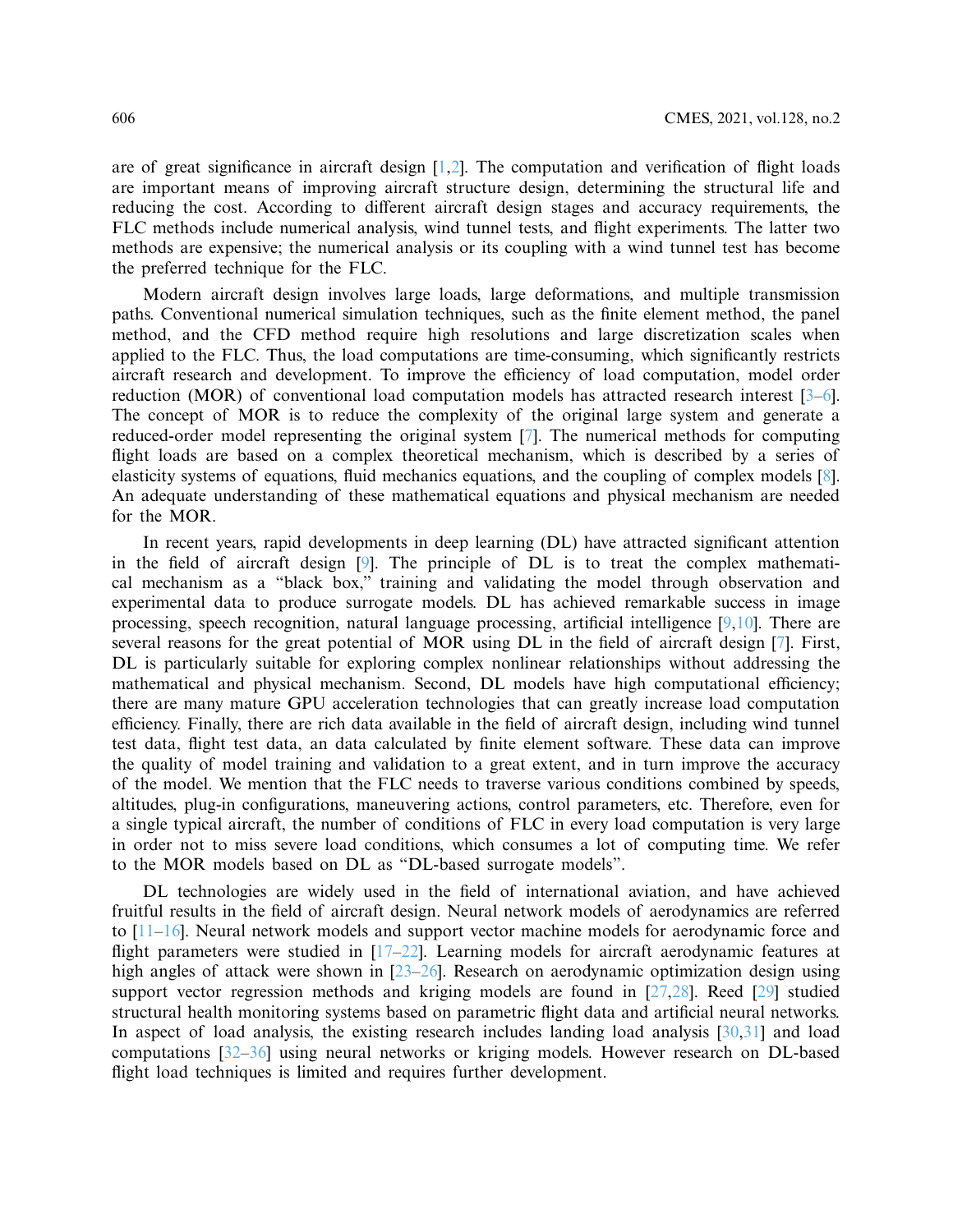This paper studies DL-based surrogate models of FLC to provide a reliable basis for aircraft structure strength design. The surrogate models are established using flight load simulation results from aircraft based on wind tunnel test data. The flight loads are affected by complex factors including body parameters, flight conditions, and control parameters. This paper is focused on symmetrical maneuvers to analyze and verify the effectiveness of the proposed method. In a situation of typical weight, the main flight conditions, altitude, Mach number, speed pressure, are considered in input variables. Furthermore, trim degrees of freedom and trim variables are crucial for the loads in the symmetrical maneuvers, including vertical overload, pitch angular acceleration, angle of attack, elevator deflection, pitch rate. These movement parameters and the flight conditions are set as the input variables of DL surrogate models. In choosing extreme loading situations, the loads at connecting joints of key components of an aircraft are the significant monitoring indicators [\[37\]](#page-16-10). Thus, shear force, bending moment and torque at the wing root, wing middle and the root of horizontal tail serve as the output variables in this paper. According to the features of FLC, two DL techniques, deep neural network (DNN) [\[9](#page-15-6)[,10\]](#page-15-7) and random forest (RF) [\[38](#page-16-11)], are proposed to establish the surrogate models. DNN has the advantage of accuracy with sufficient sample data, and meets the accuracy requirement with rich data sources in FLC. RF is not easily overfitted and has excellent generalization ability. Most importantly, RF can evaluate the importance of input variables, which is critical in analyzing the factors affecting flight loads. The surrogate models are tested in typical symmetric flight conditions, with steady pitch and steep pitch. Numerical experiments indicate that both DNN- and RF-based surrogate models achieve high accuracy. The input variable importance analysis demonstrates that vertical overload and elevator deflection have a significant influence and are the primary factors in FLC. Our achievements in this study are summarized in what follows, (1) the input and output variables above are set taking key points of the FLC into full consideration, which were not adopted in the literature, (2) the DNN and RF are selected according to the property of FLC, and (3) the importance analysis on the primary factors for the FLC was not conducted in other studies. It is believed that synthetic applications of DL-based surrogate methods show a great promise in the field of FLC.

The remainder of this paper is organized as follows. Conventional FLC methods are described in Section 2. In Section 3, we introduce DL-based surrogate models using the DNN and RF, and the computation procedure for establishing surrogate models to predict and analyze the flight loads. Numerical verification is presented in Section 4. Conclusions are presented in Section 5.

#### **2 Conventional Flight Load Analysis Methods**

The purpose of flight load analysis is to obtain the maximum loads of main aircraft components and the corresponding flight conditions yielding these loads. The aircraft attitude is determined by solving a series of kinetic equations for aircraft, and obtaining the aerodynamic load distribution data, inertial loads, and elastic loads under equilibrium states for the entire aircraft. The maneuvers used in the flight load analysis mainly include symmetrical maneuver flight (pitch maneuver) and asymmetric maneuver flight (roll maneuver, yaw maneuver) [\[1](#page-15-0)[,2](#page-15-1)].

First, an analysis axis system was designed. The origin *O* of the aircraft body axis system is located at the mass center of the aircraft. The *Ox*-axis is in the symmetry plane of the aircraft, parallel to the fuselage axis, and is positive in the forward direction; the *Oz*-axis is also in the symmetry plane, perpendicular to the *Ox*-axis, and positive in the downward direction; the *Oy*-axis is perpendicular to the symmetry plane, and is positive moving to the right, as shown in [Fig. 1.](#page-3-0)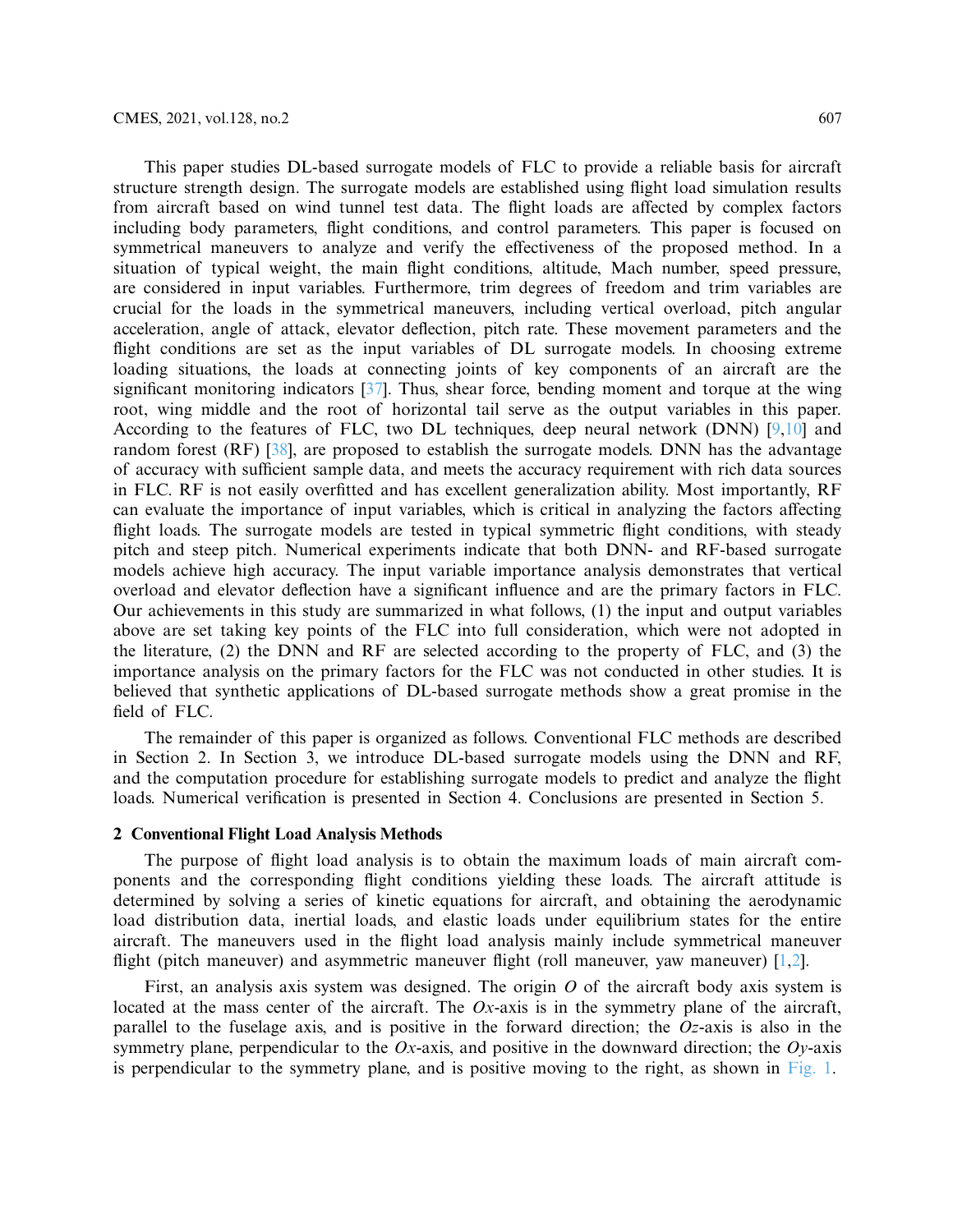

<span id="page-3-0"></span>**Figure 1:** The analysis axis system of an aircraft. *V* is the direction of velocity,  $\omega_x$ ,  $\omega_y$ ,  $\omega_z$  are roll, pitch, yaw rates, respectively. δ*<sup>e</sup>* is the elevator on the horizontal tail (HT). The vertical overload is the z-component of ratio of all external resultant forces except gravity to the gravity. The angle of attach (AoA) is the angle between the velocity vector's projections in the *x* − *z* plane and the *x*-axis. The three dotted lines represent the monitoring sections in this paper

#### *Determination of flight conditions for load computation*

The selection of flight load conditions must cover all flight states within the flight envelope. Usually, standard specifications are chosen based on the type of aircraft; the flight dynamics equations are solved to simulate aircraft maneuvers under the constraints of the specifications. The maneuvers generally include combinations of flight situations, including weights, gravity centers, mass distributions, aerodynamic configurations, speeds, altitudes, engine thrusts, flight control systems, plug-in configurations, maneuvering actions, and control parameters. Based on the maneuvers, the main aircraft maneuver flight parameters are determined as the specific flight load conditions.

#### *Equations of elastic load analysis of entire aircraft*

The flight load analysis of elastic aircraft is based on numerically coupling the models of structural data, aerodynamic data, and mass distributions. The flight load data in complicated flight conditions is derived using static finite element analysis methods. The flight load analysis of elastic aircraft is mainly focused on the influence of aircraft structural deformations on aircraft loads. This includes the change in aircraft balance state caused by aerodynamic features and the redistribution of aerodynamic loads caused by structural elastic deformations. The model describing the flight load computations is dominated by a series of equilibrium equations that are based on principles of statics analysis and established by adding aerodynamic forces and considering inertia release theory. The finite element method is used in solving these equations to derive the flight loads. The major equation characterizing static aeroelastic responses is expressed as follows  $[1,2]$  $[1,2]$  $[1,2]$ :

<span id="page-3-1"></span>
$$
[\mathbf{K}_{aa} - q_d \mathbf{Q}_{aa}] \mathbf{u}_a + \mathbf{M}_{aa} \ddot{\mathbf{u}}_a = q_d \mathbf{Q}_{ax} \mathbf{u}_x,\tag{1}
$$

where  $\mathbf{K}_{aa}$  and  $\mathbf{M}_{aa}$  are stiffness and mass matrices, respectively,  $q_d \mathbf{Q}_{aa}$  represents increment of aerodynamic force caused by elastic deformation of structure,  $q_d\mathbf{Q}_{ax}\mathbf{u}_x$  represents aerodynamic force caused by control surface deflection or attitude angle,  $\mathbf{u}_a$  is the displacement vector,  $q_d$ is the dynamic pressure,  $\mathbf{u}_x$  represents the trim parameters, and  $\ddot{\mathbf{u}}_a$  is related to acceleration vector of rigid body motion at support points. Based on the decomposition of displacements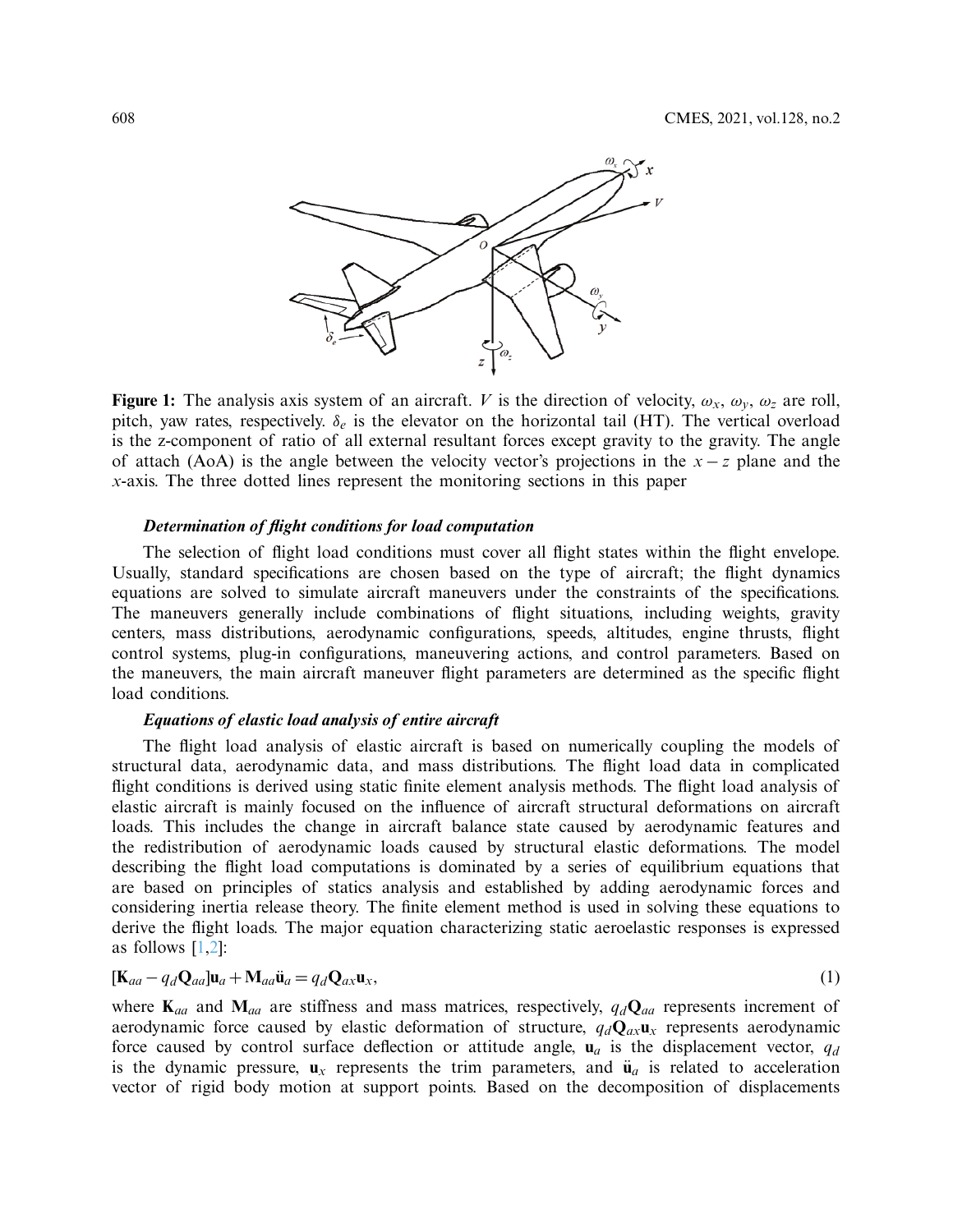and fluid-structure coupling interpolation, one attains aerodynamic load increments caused by aerodynamic loads and structural elastic deformations, aerodynamic loads at structural nodes, elastic load increments, and inertia loads are obtained.

In this paper we mainly study effects of elastic deformations on steady aerodynamic loads. To this end, time independent simplification of [\(1\)](#page-3-1) is carried out for trim computations. The acceleration vector is obtained by decomposing support degree of freedom (DOF) and remaining DOF of  $\ddot{u}_a$  in [\(1\),](#page-3-1) including longitudinal acceleration, lateral acceleration, vertical acceleration, roll angular acceleration, pitch angular acceleration, and yaw angular acceleration. These accelerations are referred to as trim DOF.  $u_x$  are called trim variables, including angle of attack, sideslip angle, roll rate, pitch rate, yaw rate, elevator deflection, etc.

## *Computation of flight loads and selection of severe load states*

The flight parameters for different conditions of FLC are used as the input of Eq.  $(1)$ . In other words, under the given maneuvering conditions (composed of known trim degrees of freedom and trim variables), unknown trim degrees of freedom and trim variables can be obtained by solving the balance equation. The distributed load results are obtained using the corresponding finite element analysis software and model, which are integrated to obtain the loads (shear force, bending moment and torque) of different components and typical monitoring sections. By drawing the load envelope for all conditions, severe load results and corresponding states are selected as the basis of structural strength design.

In this paper we use the SOL144 solver to conduct the flight load analysis of an aircraft. The FEM structural mesh model and aerodynamic panel mesh model are constructed in the FLC, as shown in [Fig. 2.](#page-4-0) The aerodynamic panel model is derived by interpolating pressure distribution data produced from wind tunnel tests to the panel mesh. The FEM model is constructed according to structure layout and strength stiffness level of an aircraft. The MSC.Nastran realizes the displacement and equivalent force transportation between aerodynamics and structure. The DOF trim computation of entire aircraft is carried out according to the inertia release theory when solving [\(1\).](#page-3-1) The structural and aerodynamical data on the trim status is obtained in this way, including loads, deformations, stresses, stability derivatives, control derivatives, pressure distribution, etc.



<span id="page-4-0"></span>**Figure 2:** Left: the FEM structural mesh. Right: the aerodynamic panel mesh

Thus, conventional methods of FLC depend heavily on aircraft shape, structural features, flight parameters, external conditions, and flow field information, and have a strong nonlinear relationship with them. These relationships are usually described by coupling a series of complex mathematical and physical equations. Solving these equations requires significant computational resources, which hinders aircraft design quality and schedules. Thus, development of surrogate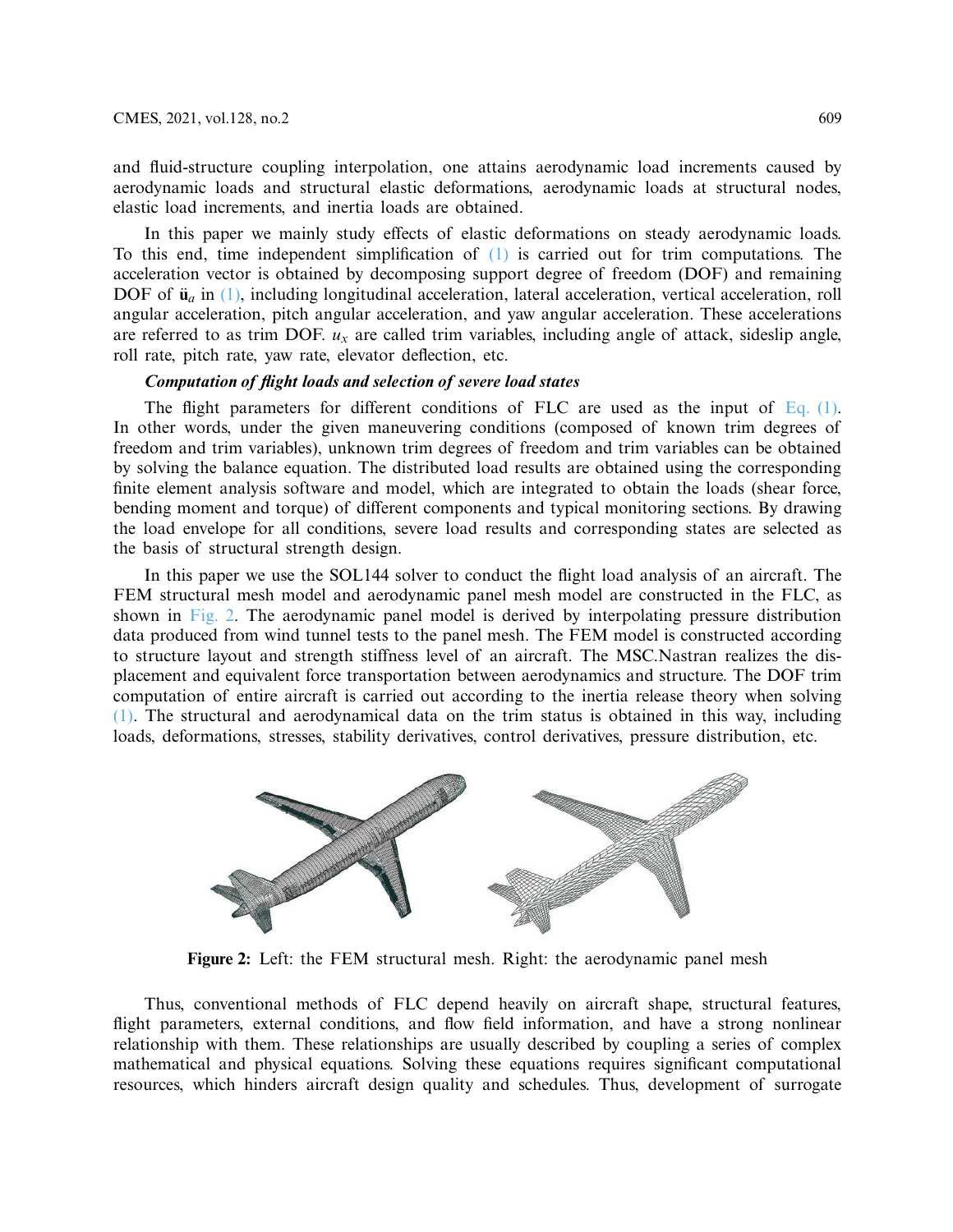models of FLC is required. In this paper, DL-based surrogate models of flight loads are developed [\[5](#page-15-11)[,7\]](#page-15-4). The models are trained by load data to improve the efficiency and accuracy of load computations, providing a new FLC approach.

#### **3 Surrogate Model Based on Deep Learning for Flight Loads**

This section establishes surrogate models for flight load analysis based on two deep learning algorithms, a deep neural network (DNN) and a random forest (RF).

#### *3.1 General Description of Surrogate Model*

Let *X* be the input variable of a load model *F*, and let *L* be the loads of interest computed from *F* according to *X*. The computation of flight loads can be described generally as follows [\[9](#page-15-6)]:

<span id="page-5-0"></span>
$$
L = \mathfrak{F}(X) + \varepsilon,\tag{2}
$$

where  $\varepsilon$  is the model noise. As analyzed above,  $\mathfrak F$  is generally dominated by a set of mathematical and physical systems of equations. The derivation of these systems requires profound theoretical knowledge. Moreover, solving such systems consumes significantly computational resources, which produce engineering difficulties.

A surrogate model views  $\mathfrak F$  as a "black box" and finds a placement of  $\mathfrak F$  based on a series of observed data. The precision and complexity of the surrogate model can be enhanced by data analysis techniques. Let  $[X] = (X_i)_{i=1}^N$ ,  $[L] = (L_i)_{i=1}^N$  be the observed data, and then we have from  $(2)$ 

$$
L_i = \mathfrak{F}(X_i) + \varepsilon_i, \quad i = 1, 2, \dots, N. \tag{3}
$$

The surrogate model of  $\tilde{\mathfrak{F}}$  based on the data is denoted by  $\tilde{\mathfrak{F}}_{[X],[L],[\theta]}$ , which simulates  $\tilde{\mathfrak{F}}$ , namely,

$$
\widetilde{\mathfrak{F}}[X],[L],[\theta] \approx \mathfrak{F},
$$

where  $[\theta]$  is a parameter set that characterizes  $\tilde{\mathfrak{F}}_{[X],[L],[\theta]}$ .

The [*X*], [*L*] data have an essential impact on the establishment of the surrogate model. The observed flight load data can be categorized as (a) data computed from finite element software, (b) wind tunnel data, and (c) flight test data. The derivation of these data can be expensive and time-consuming. The surrogate model can be established by fusing data from different sources. Flight load data accumulate in engineering; a well-established surrogate model can meaningfully use these data. The input and output data of the flight load surrogate model are analyzed to explore a more reasonable data modeling approach.

## *3.2 Analysis of Input and Output Variables*

The flight loads are affected by complex factors including body parameters, flight parameters, and control parameters. The loads differ greatly in different flight stages such as take-off, climbing, cruising, gliding down, and landing. Flight parameters such as mass, speed, acceleration, flight attitude, and operation movements influence the flight loads. External flight factors such as temperature, pressure, wind gusts, and atmospheric turbulence also have great impact. In addition, the loads and severe load conditions differ for different parts of the aircraft. For example, the rib and beam of the wing and the frame of the fuselage have different severe load conditions; flight loads are complex and diverse. This paper is focused on symmetrical maneuvers to analyze and verify the effectiveness of the proposed method. In a situation of typical weight, the main flight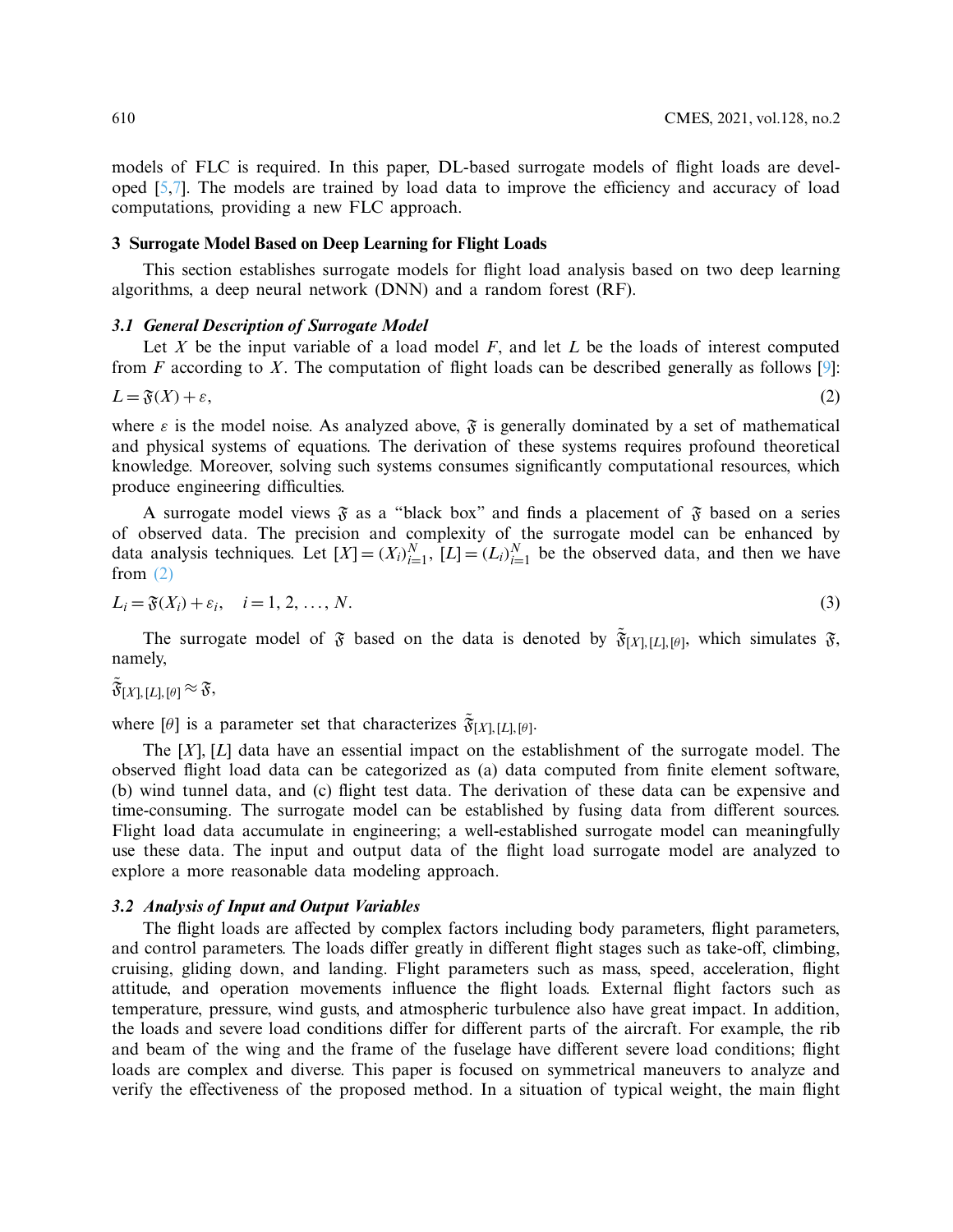conditions, altitude (H), Mach number (M), speed pressure (SP), are considered in input variables. The SP is incorporated to clearly identify its relationship with the flight load. Furthermore, the trim DOFs and trim variables are crucial for the loads in the symmetrical maneuvers, including vertical overload (OL), angle of attack (AoA), elevator deflection (ED), pitch rate (PR), and pitch angular acceleration (PAA). These movement parameters and the flight conditions are set as the input variables, i.e.,

<span id="page-6-0"></span>
$$
X = (H, M, SP, OL, AoA, ED, PR, PAA). \tag{4}
$$

To study the most extreme loading conditions, typical sections are selected as monitoring objects. The quantities of interests on these sections, including the bending moment, torque, and shear force, are the key indicators characterizing the flight loads during maneuvering. We choose the root and the middle of the wing and the root of the horizontal tail as the major objects because the most extreme loads generally occur in these sections [\[37](#page-16-10)]. The shear force, bending moment and torque in these sections serve as the output variables *L* to develop the surrogate model, whose values are the integrated force and the moment relative to the reference point.

We introduce two typical deep learning algorithms, a deep neural network and a random forest, to establish the surrogate model  $\tilde{\mathfrak{F}}_{[X],[L],[\theta]}$  based on the input and output data.

#### *3.3 Deep Neural Network*

A deep neural network (DNN)  $[9,10]$  $[9,10]$  $[9,10]$  can be considered as a neural network with one input layer, one output layer, and many hidden layers. Each neuron belongs to different layers. The layers are connected by chains. The signal propagates unidirectionally from the input layer to the output layer; the whole network is equivalent to a directed acyclic graph. Specifically, we multiply the response value of the *i*th layer,  $Z^{(l)}$ , by an associated wight matrix  $W^{(l)}$ , and then add a bias term  $b^{(l)}$ . The summation is mapped by a nonlinear activation function  $\sigma(\cdot)$  to get output value of the  $(l+1)$ th layer. The network updates the parameters using back propagation algorithm until the desired results are achieved. A layer is called a full connected (FC) layer if its every neural is connected to all neural in the prior layer. A four-layer FC neural network we use in the numerical experiments is shown in [Fig. 3](#page-7-0) Left. In our computations, we use two such FC networks, see [Fig. 5,](#page-11-0) and the number of samples of inputs and outputs is 24619. The commonly used activation functions include

$$
\sigma(x) = \begin{cases} \max\{x, 0\}, & \text{ReLU}, \\ \frac{1}{1 + e^{-x}}, & \text{sigmoid}, \\ \frac{e^{x} - e^{-x}}{e^{x} + e^{-x}}, & \text{tanh}, \end{cases}
$$

(5)

and so on.

In this paper we use a so-called residual neural network [\[10\]](#page-15-7), which is an improvement of the conventional DNN above and has been shown to perform better in many cases. A residual network is converted from the simple network by inserting a shortcut connection, and does not directly fit the target, but fits the residual. A multilayer network with a hop layer connection is generally referred to as a residual block. In this paper, we construct a residual block with two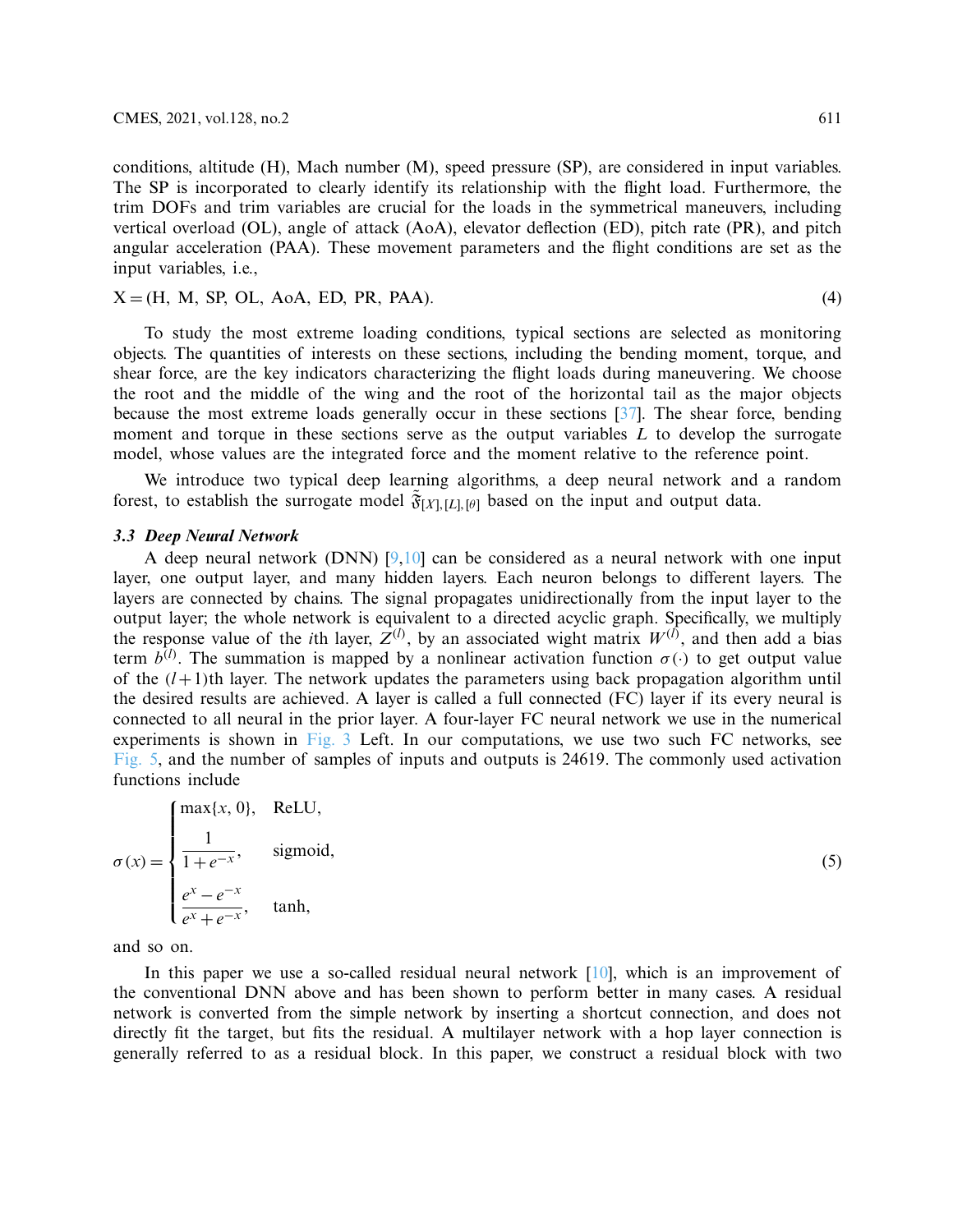FC layers and one shortcut connection, as shown in [Fig. 3](#page-7-0) Right. The mathematical expression of the *i*th residual block is expressed as follows:

$$
R_i(X) = \sigma(W_{i,2} \cdot \sigma(W_{i,1}X + b_{i,1}) + b_{i,2}) + X.
$$

where *X* is the initial input. The whole residual network consists of many residual blocks and a linear transformations. A residual network with *M* residual blocks is expressed as

$$
R(X | \theta) = W \cdot (R_M \circ \dots \circ R_2 \circ R_1) + b. \tag{6}
$$

where  $\theta$  represents the parameters set of all weights and biases. A residual neural network with only one residual block is shown in [Fig. 3](#page-7-0) Right. In our computations, we use two such blocks, see [Fig. 5.](#page-11-0) For the sample set  $\{(X_i, L_i): i = 1, 2, ..., N\}$ , the process of fitting is equivalent to minimizing a loss function over the parameters  $\theta$ :

<span id="page-7-1"></span>Loss ([X], [L]|\theta) = 
$$
\frac{1}{N} \sum_{i=1}^{N} ||R(X_i | \theta) - L_i||^2
$$
. (7)

The network updates the parameters using back propagation algorithm until the desired results are achieved. In the back propagation algorithm, parameters are updated based on gradients of loss function with respect to the parameters, and these gradients are computed using an adaptive moment method, Adam et al. [\[39\]](#page-16-12).



<span id="page-7-0"></span>**Figure 3:** Left: An example of four-layer FC network we use in the experiments, which contains two hidden layers, and each hidden layer has 20 neurons. The dimension sizes of input and output are 8 and 7, respectively. Right: A residual neural network with only one residual block

The residual network better fits high-dimensional functions. The fitting ability is not affected by network width. The residual network can significantly increase training speed and pre-precision of deep networks, break the symmetry of networks, reduce network degradation, and improve network characterization ability.A residual DNN is accurate with sufficient sample data, and meets the accuracy requirements with rich data sources in FLC.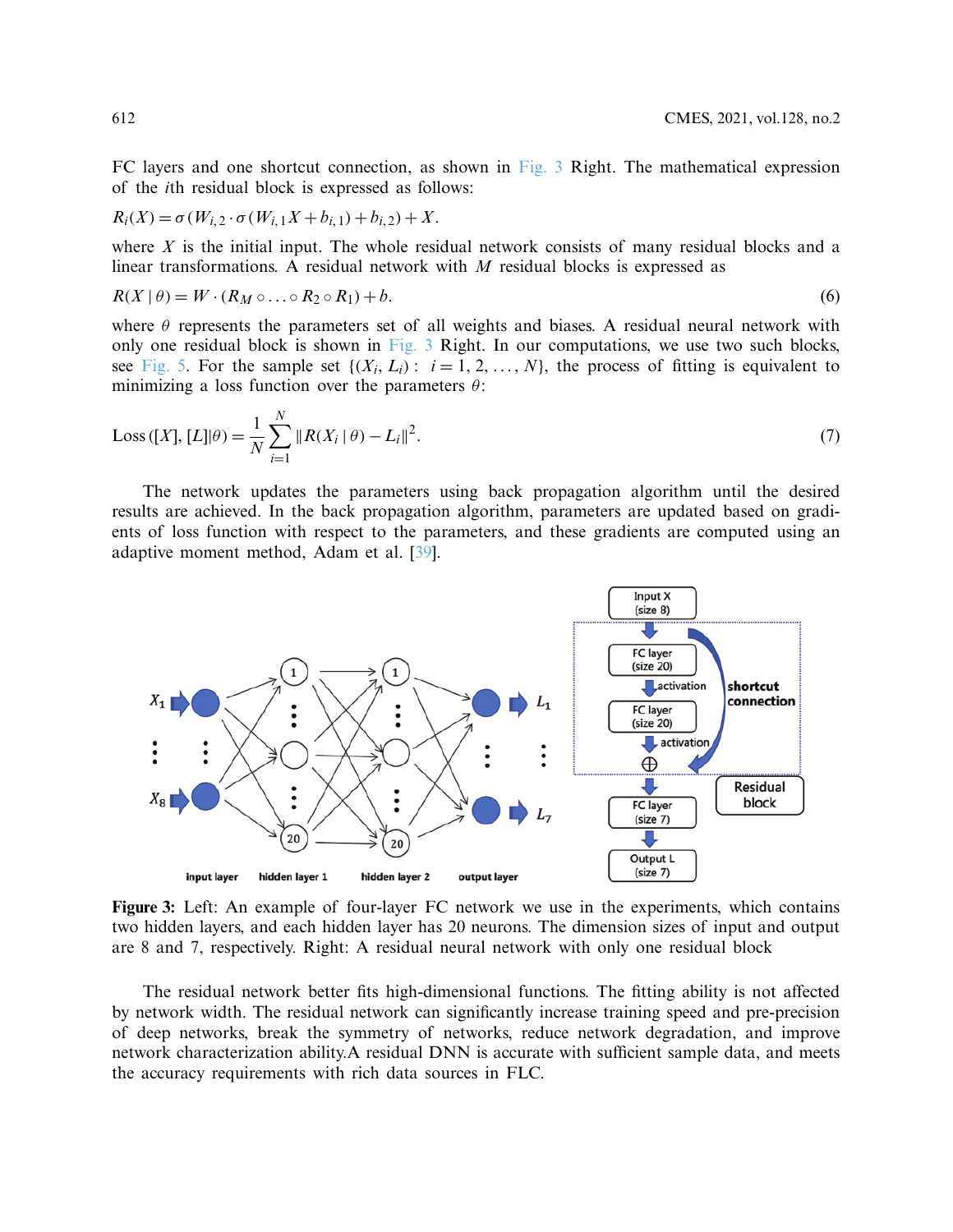#### *3.4 Random Forest*

A random forest is a machine learning method that uses decision trees to train samples and predict objectives [\[38\]](#page-16-11). A random forest is composed of many decision trees (also known as classification trees or regression trees), as shown in [Fig. 4,](#page-8-0) and each decision tree is constructed to establish a model that predicts the value of target variables according to multiple input variables.



<span id="page-8-0"></span>**Figure 4:** The random forest. The data set is divided into 100 subsets by bootstrap sampling, and the model (decision tree) is established on each subset. Finally, through the bagging, the final result is obtained according to the output of each decision tree

A random forest is established using the bagging (bootstrap aggregating) algorithm to vote the decision tree. In statistics, the bootstrap is a kind of ensemble technology that trains classifiers by selecting new data sets from the original data set through sampling with replacement. The number of selected objects will accounts for approximately 63% of the source samples; the remaining 37% of the samples are used to test the generalization ability of the constructed model. We randomly select *n* training samples from the whole sample set  $\{(X_i, L_i): i = 1, 2, ..., N\}$  to form a training set *S*. Let *T* and *M* be the number of trees and number of features of *S*, respectively. For each tree *t*,  $1 \le t \le T$ , in the forest, we select a bootstrap sample set  $S^{(t)}$  from *S*. We then learn a decision tree using  $S^{(t)}$ . At each node of this tree, we randomly select *m* features ( $m \ll M$ ) and then pick up the best feature among them. A biggest decision tree  $h_t$  is obtained in such a way. Repeating this procedure we derive the tree set  $\{h_t: 1 \le t \le T\}$ , as shown in [Fig. 4.](#page-8-0) The fitting value at an input  $X$  is a combination of trees, for instance,

$$
\frac{1}{T}\sum_{t=1}^T h_t(X).
$$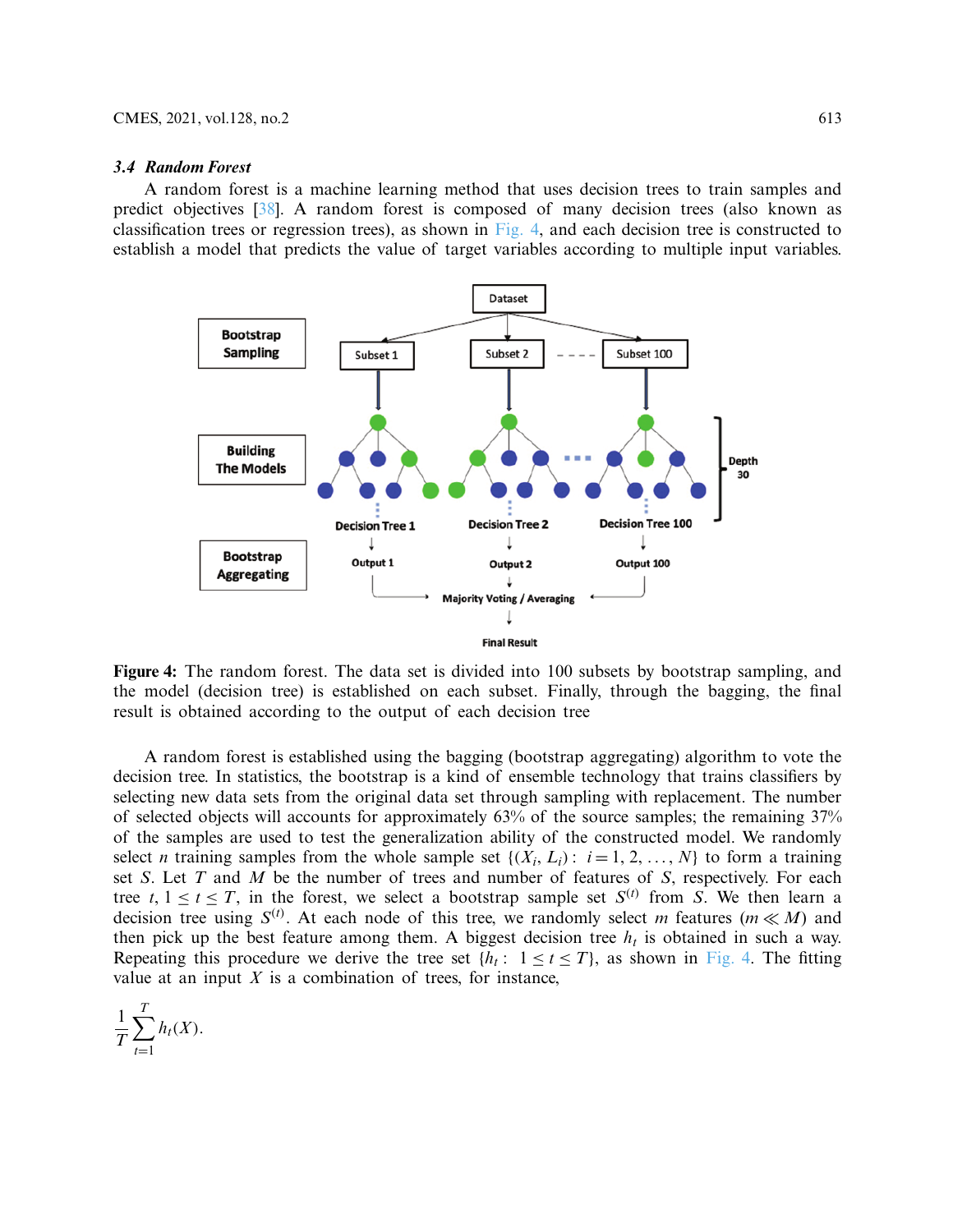In our computations, we use a RF regressor. The number of trees in the forest is 100, and the maximum depth of tree is 30. The number of samples is also 24619, from which 17233 samples are selected randomly for the bootstrap sample. 100 trees are built based on 100 bootstrap sample sets obtained from these 17233 samples. The quality of a split is measured by the mean square error (MSE), and the variance reduction serves as the feature selection criterion. The load regression prediction of an input is computed as the mean regression predictions of the trees in the forest.

An RF is not easily overfitted and has excellent generalization ability. Most important, an RF can evaluate the importance of input variables, which is critical in analyzing factors affecting flight loads.

## *3.5 Computational Procedure*

The FLC procedure using DL-based surrogate models is described as follows:

- (1) analyze the factors affecting FLC and key monitoring components to set input and output variables;
- (2) compute the data used to train and validate the surrogate models using conventional flight load simulation algorithms based on wind tunnel test data;
- (3) train and validate the DNN and RF surrogate models;
- (4) compare the accuracy of the surrogate models;
- (5) identify the importance of input variables to determine the main factors affecting FLC;
- (6) adjust Steps (1) and (2) according to Steps (4) and (5) and repeat the procedure until a reasonable result is produced, comparable to results from conventional methods.

#### **4 Numerical Analysis and Verification**

Using an example aircraft, we perform FLC using the proposed deep-learning surrogate models, DNN and RF. We test the accuracy of the two surrogate models and analyze their load prediction results through finite element analysis. The importance of the input variables is evaluated using the RF model to identify the main factors influencing loads.

#### *4.1 Aircraft Parameters and Flight Load Data*

We consider a high-speed and high-maneuverability aircraft with a conventional configurations. The wings have a double beam wing box structure. The specific parameters of the aircraft are shown in [Tab. 1.](#page-10-0) We consider typical symmetric flight attitudes, maneuvers of steady pitch and steep pitch. The data used to develop the surrogate model is generated from wind tunnel experiments and finite element software. Specifically, the aerodynamic data and pressure distribution data are from the results of wind tunnel experiments. The flight load software, MSC.Flightloads, is employed to establish the coupling model of finite element structural model, aerodynamic model, and mass model, and to load the external wind tunnel data. Then, a static aeroelastic solver, SOL144, in the MSC nastran is used to solve the problem. The 24619 data pairs in Section 3.2 with different values of input and output variables are produced in this way to train and test the surrogate models in the numerical tests below. Each data pair contains 8 input variables and 7 output variables, respectively. We save the data as a matrix of  $24619 \times 15$ . The units of data are referred in [Tab. 2.](#page-10-1)

As analyzed in Section 3.2, the input variables include the flight altitude (H), Mach number (M), speed pressure (SP), vertical overload (OL), angle of attack (AoA), elevator deflection (ED), pitch rate (PR), and pitch angular acceleration (PAA), which are the main factors affecting flight loads, see [\(4\).](#page-6-0) We choose the root and the middle of the wing and the root of the horizontal tail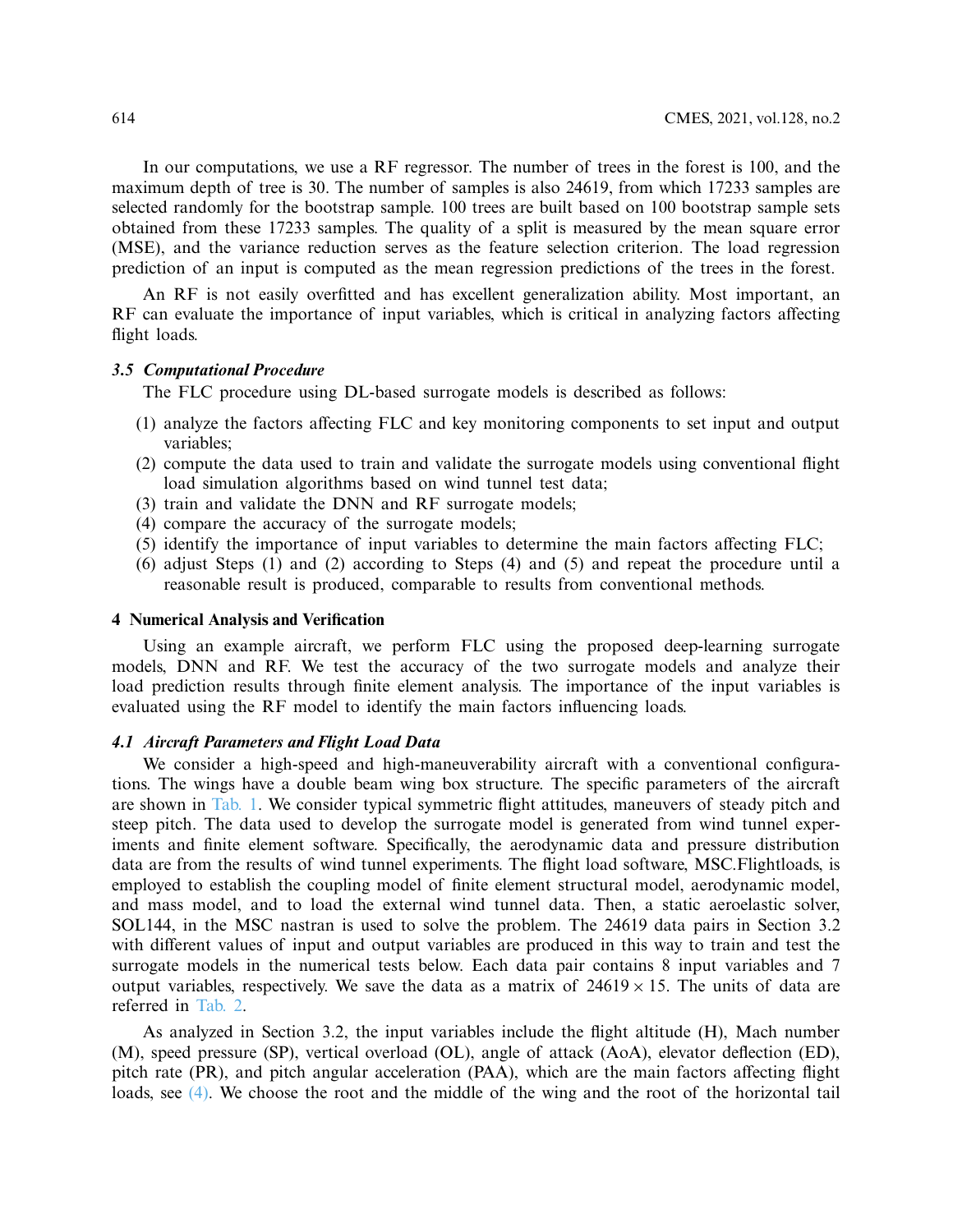as the major objects because the most extreme loads generally occur in these sections. The shear force (S), bending moment (BM), and torque (T) at the wing root (WR) and horizontal tail root (HTR), and the shear of the wing middle (WM) serve as the output variables *L* to develop the surrogate model. The input and output variables and their units of DL-based surrogate models are summarized in [Tab. 2.](#page-10-1)

| Notation    | Description        | Values | Unit            |  |
|-------------|--------------------|--------|-----------------|--|
| m           | Mass               | 22000  | kg <sub>2</sub> |  |
| CG          | Centroid           | 31.4%  | <b>MAC</b>      |  |
| $\mathbf b$ | Chord length       | 4.8    | m               |  |
| 1           | Wing span          | 15.2   | m               |  |
| S           | Wing area          | 70     | m <sup>2</sup>  |  |
| $I_x$       | Moments of inertia | 50000  | $kg \cdot m^2$  |  |
| $I_y$       | Moments of inertia | 300000 | $kg \cdot m^2$  |  |
| $I_z$       | Moments of inertia | 300000 | $kg \cdot m^2$  |  |

<span id="page-10-0"></span>**Table 1:** The parameters of aircraft

<span id="page-10-1"></span>**Table 2:** The input and output variables and their units  $(1 \text{ tf} = 9.8 \text{ kN})$ 

| Input | H  | M      | <b>SP</b>                    | OL. | AoA           | ED                                             | <b>PR</b>                      | PA A               |
|-------|----|--------|------------------------------|-----|---------------|------------------------------------------------|--------------------------------|--------------------|
| Unit  | m  |        | Pa                           |     | degree degree |                                                |                                | degree/s degree/ss |
|       |    |        |                              |     |               | Output S-WR BM-WR T-WR S-WM S-HTR BM-HTR T-HTR |                                |                    |
| Unit  | tt | tf ⋅ m | $\mathsf{tf}\cdot\mathsf{m}$ | .tt | Τt            | tf∙m                                           | $\mathsf{tf} \cdot \mathsf{m}$ |                    |

## *4.2 Description of DNN and RF Surrogate Models*

We present major parameters in the DNN and RF surrogate models, proposed in Sections 3.3 and 3.4. For the DNN, we use the residual neural network  $[9,10]$  $[9,10]$  $[9,10]$ . The structure of the DNN includes the number of hidden layers, the number of nodes in each layer, the activation function, and the training function. These parameters have a vital influence on the accuracy and training speed of the DNN. The network structure used in the numerical test consists of several residual blocks, each of which contains two full connection layers and one residual item. In each residual block, there are ten neurons in the total junction layer, and seven neurons in the output layer. The introduction of residual terms helps to alleviate the difficulty caused by the disappearance of gradients, and makes the network easier to train. The activation function is the tanh function, see  $(7)$ . The specific network structure is shown in [Fig. 5.](#page-11-0) The training function is Adam. Adam is a learning rate adaptive optimization algorithm [\[39\]](#page-16-12). Adam combines ideas of optimization algorithms, Momentum and RMSProp, introduces the momentum, and used gradients as accelerations [\[39\]](#page-16-12). In comparison with the traditional stochastic gradient descent method, Adam can not only speed up training process and improve convergence speed, but also help avoid falling into local optimum in the optimization process. We refer to [\[39\]](#page-16-12) for the specific Adam algorithm.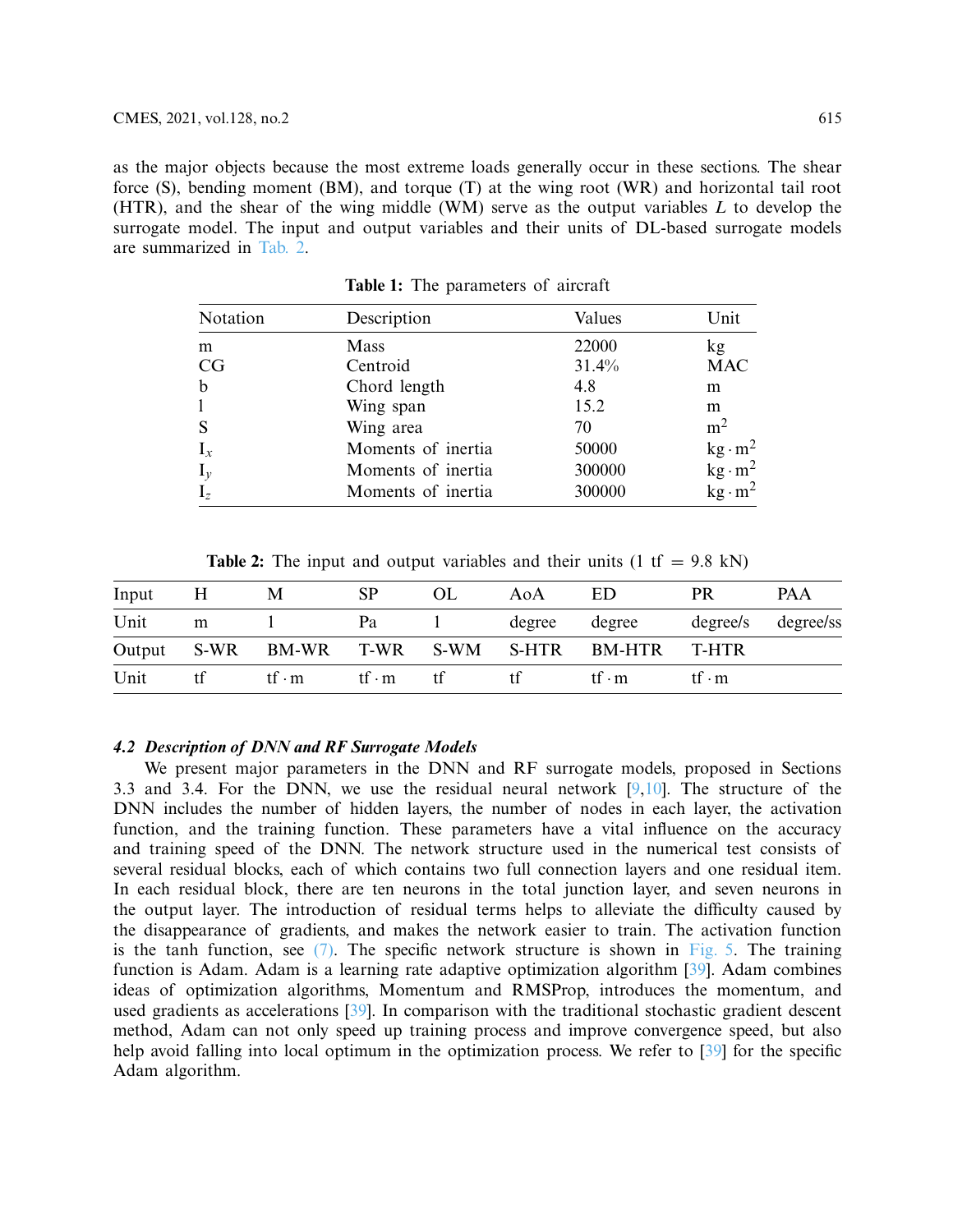

<span id="page-11-0"></span>**Figure 5:** The figure shows a network with two blocks and an output linear layer. Each block consists of two fully-connected layers with size 20 and a residual connection. The activation function here is tanh

A total of 24619 data pairs are used to construct the DNN surrogate model, of which 17233 pairs are used to train the model. The model is adjusted according to the error computed from these pairs. A total of 3693 data pairs are used to judge when the training is finished. The training is stopped when these pairs are used to continue training but the network structure is not greatly improved. Finally, a total of 3693 data pairs are used to test the model errors of the surrogate model. The tanh function, whose range is  $[-1, 1]$ , is used as the activation function. Before training the network, the data are preprocessed and normalized to [−1, 1] to facilitate the network training.

A random forest is a meta estimator that fits a number of classifying decision trees on different sub-samples of the data set and uses averaging to improve the predictive accuracy and control overfitting [\[38](#page-16-11)]. In our model, the number of trees in the forest is 100; the maximum depth of the tree is 30. Bootstrap samples are used when building trees; 17233 and 7386 of the 24619 data pairs are used to train the model and test the errors, respectively. We note that the RF does not need to normalize the initial data sets.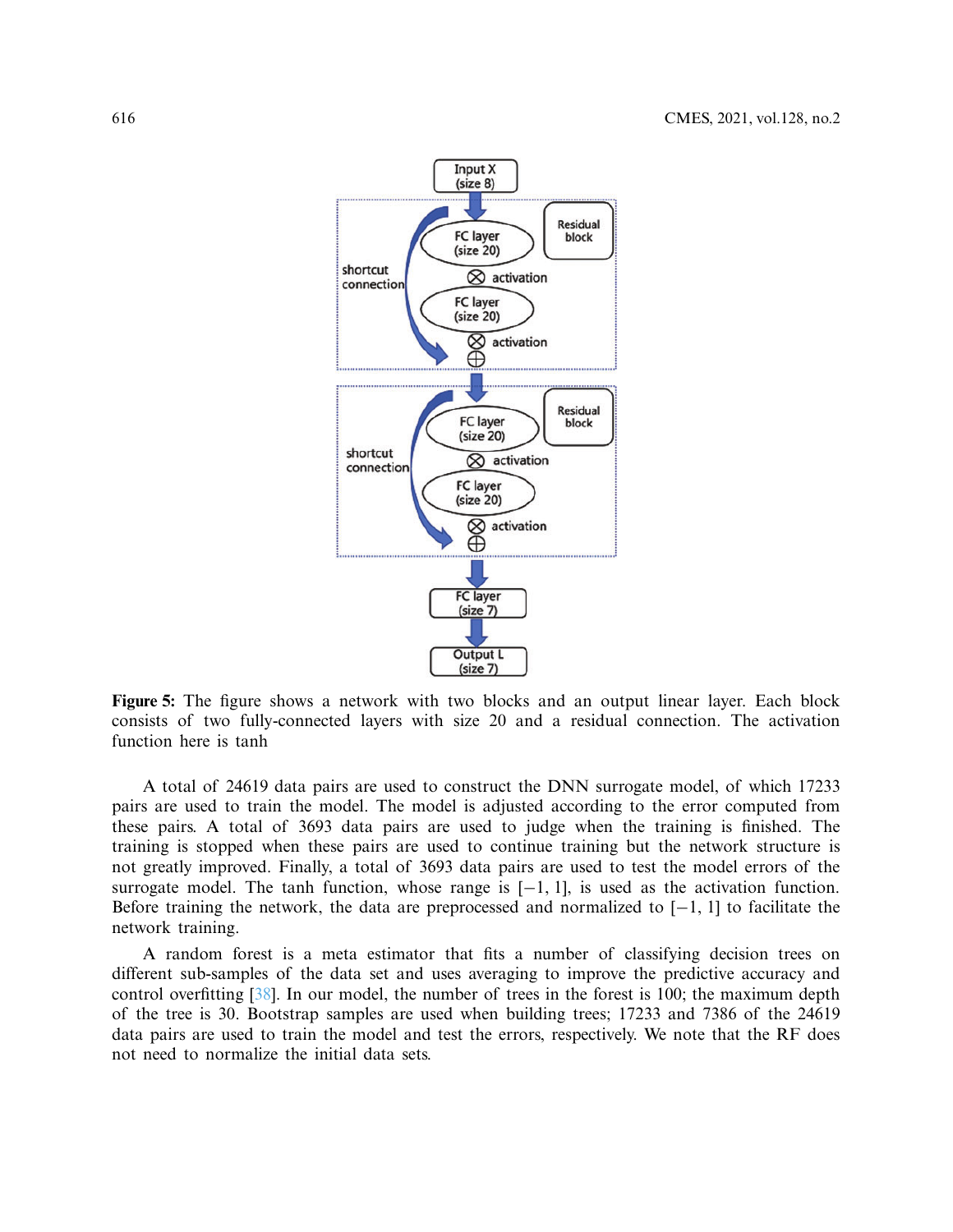#### *4.3 Accuracy of Computation and Model Analysis*

We employ mean square error (MSE) and coefficients of determination  $R^2$  to examine the accuracy of models, defined as follows:

$$
MSE = \frac{1}{N} \sum_{i=1}^{N} (Y_i - \hat{Y}_i)^2, \quad R^2 = 1 - \sum_{i=1}^{N} (Y_i - \hat{Y}_i)^2 / \sum_{i=1}^{N} (Y_i - \bar{Y})^2,
$$

where  $Y_i$  and  $\hat{Y}_i$  are the real and predicted values, respectively,  $\overline{Y}$  the average of true values, and *N* is the number of data. The closer the MSE is to 0 and the closer  $R^2$  is to 1, the higher the accuracy of models is. The MSE and  $R^2$  for the training, validation, and test sets for the DNN and RF surrogate models are presented in [Tabs. 3](#page-12-0) and [4,](#page-12-1) respectively.

According to the results in [Tabs. 3](#page-12-0) and [4,](#page-12-1)  $R^2$  values for both models are both close to 1, indicating that the surrogate models demonstrate the high fitting accuracy. The MSE of the RF model is 0.03267 for the training set, which is better than 0.05963 in the DNN model. However, the MSE of the RF in the test set is 0.08412, which is larger than 0.05995 in the DNN model. The MSEs in the DNN model for the training, validation, and test sets are similar; the DNN model is more stable. The DNN model is easier to train because residual terms are introduced. However, the RF model does not need to normalize the data in training, and can identify the importance of input variables.

The predicted shear force (S), bending moment (BM), and torque (T) of the DNN and RF surrogate models are presented in [Figs. 6](#page-13-0) and [7.](#page-13-1) The horizontal coordinate is the actual value the vertical coordinate is the predicted value. The closer the sample points are to the straight line  $y = x$ , the closer the predicted results are to the actual result. The high accuracy of both surrogate models for the computation of flight loads is verified.

To demonstrate the efficiency of the DNN and RF surrogate models, we compare them with the conventional neural network method. The neural network has been applied to aeronautical areas quite early, as reviewed in the Introduction, see  $[11,16,17,19,23,29,32,34,35]$  $[11,16,17,19,23,29,32,34,35]$  $[11,16,17,19,23,29,32,34,35]$  $[11,16,17,19,23,29,32,34,35]$  $[11,16,17,19,23,29,32,34,35]$  $[11,16,17,19,23,29,32,34,35]$  $[11,16,17,19,23,29,32,34,35]$  $[11,16,17,19,23,29,32,34,35]$  $[11,16,17,19,23,29,32,34,35]$  $[11,16,17,19,23,29,32,34,35]$  for example. We use a neural network with 80 neurons for the FLC; the number of neurons is as many as that in the DNN model. The MSE and  $R^2$  for the training, validation, and test sets for the neural network model are presented in [Tab. 5.](#page-14-0) It is shown in [Tab. 5](#page-14-0) that compared with the neural network model, the accuracy of proposed DNN and RF surrogate models is significantly improved.

Set Number of data pairs MSE  $R^2$ Training 17233 0.05963 0.9972 Validation 3693 0.05641 0.9980 Test 3693 0.05995 0.9961

<span id="page-12-0"></span>**Table 3:** MSE and  $R^2$  of DNN surrogate model

<span id="page-12-1"></span>**Table 4:** MSE and  $R^2$  of RF surrogate model

| <b>Set</b> | Number of data pairs | MSE     | $R^2$  |  |
|------------|----------------------|---------|--------|--|
| Training   | 17233                | 0.03267 | 0.9999 |  |
| Test       | 7386                 | 0.08412 | 0.9999 |  |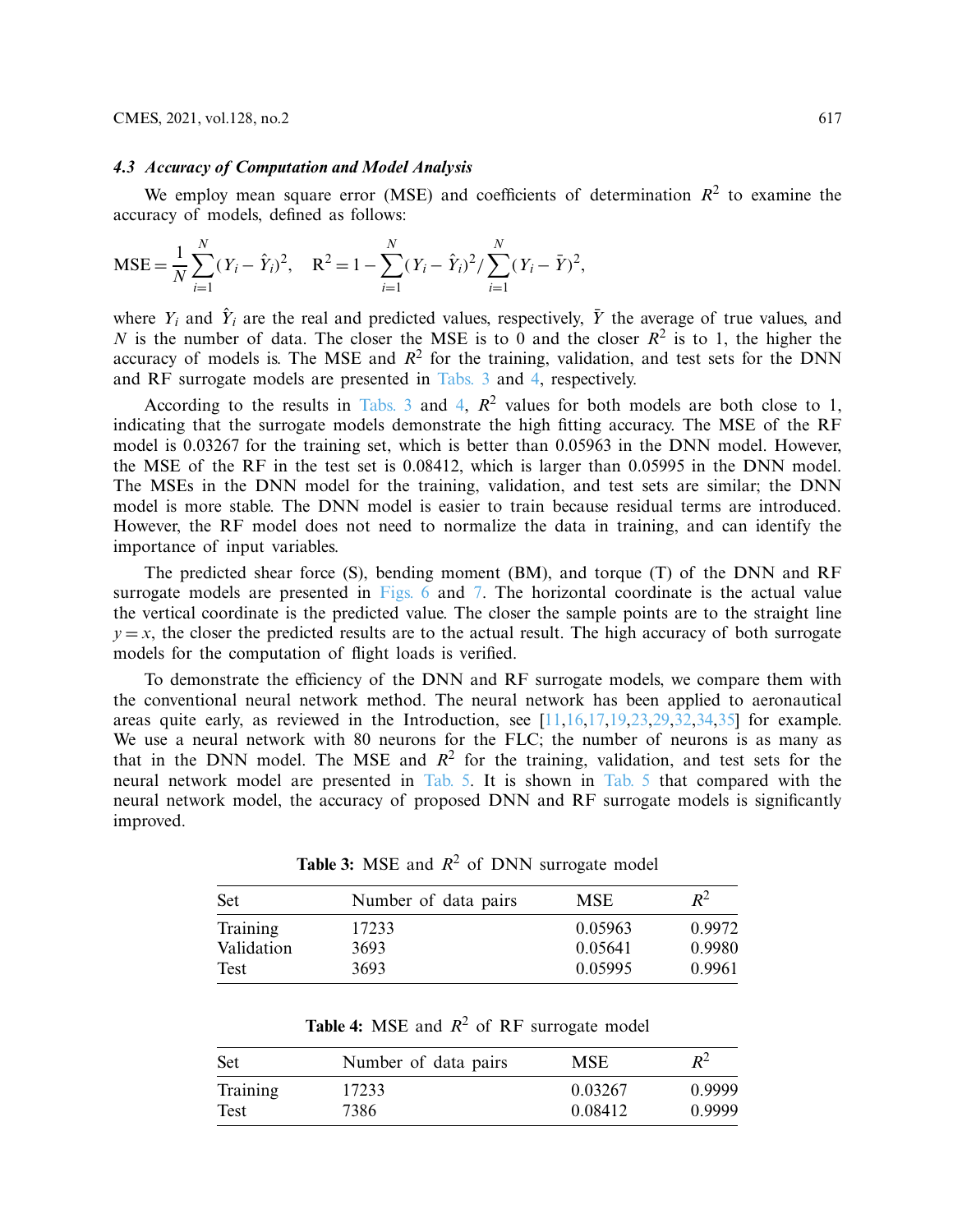

<span id="page-13-0"></span>Figure 6: The predicted shear force (S), bending moment (BM), and torque (T) of DNN surrogate model. The top four are at the wing root (WR) and wing middle (WM), while the bottom three are at horizontal tail root (HTR). The closer the sample points are to the straight line  $y = x$ , the closer the predicted results are to the real result



<span id="page-13-1"></span>Figure 7: The predicted shear force (S), bending moment (BM), and torque (T) of RF surrogate model. The top four are at the wing root (WR) and wing middle (WM), while the bottom three are at horizontal tail root (HTR). The closer the sample points are to the straight line  $y = x$ , the closer the predicted results are to the real result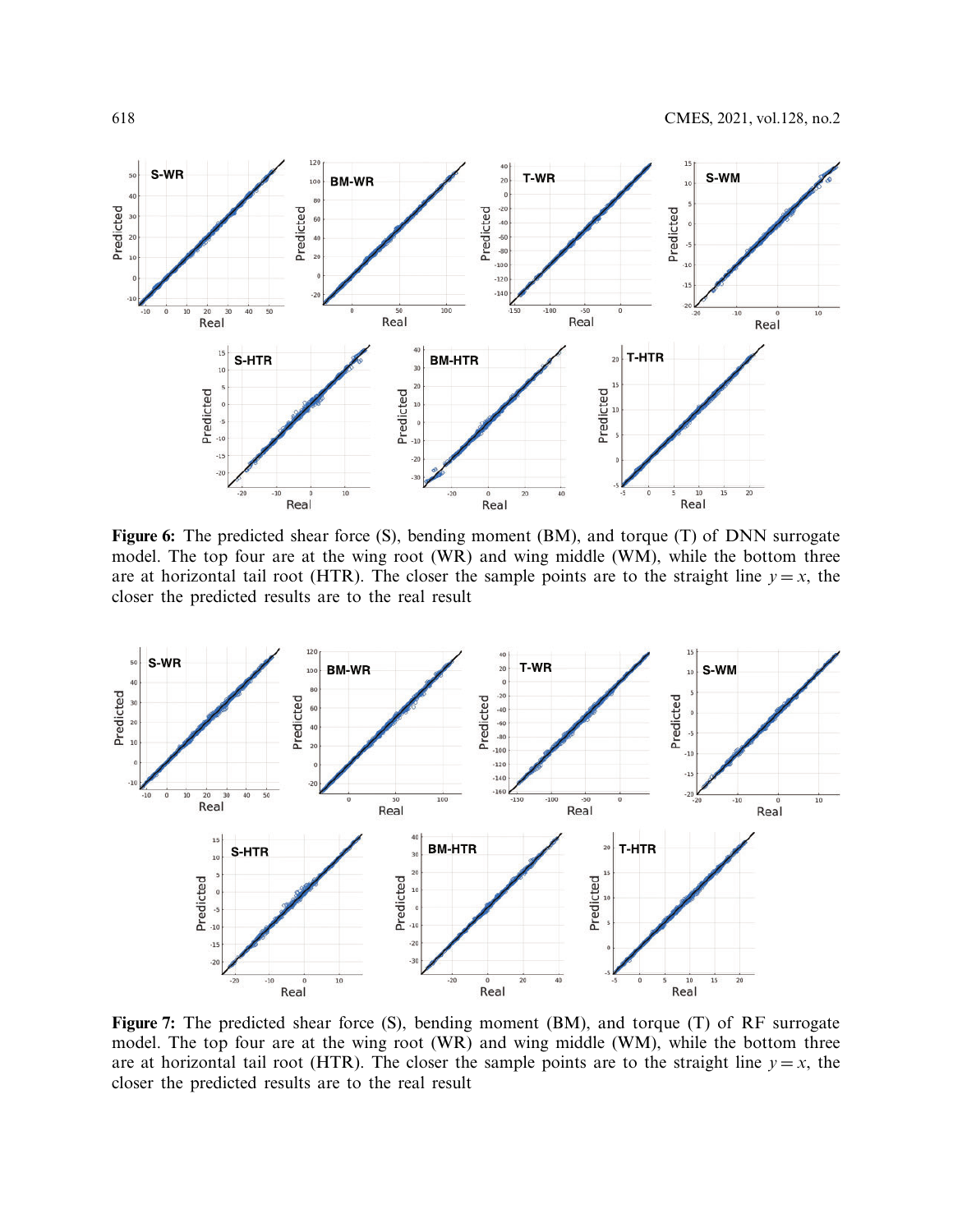| <b>Set</b> | Number of data pairs | <b>MSE</b> | $R^2$  |  |
|------------|----------------------|------------|--------|--|
| Training   | 17233                | 0.1264     | 0.9991 |  |
| Validation | 3693                 | 0.1454     | 0.9991 |  |
| Test       | 3693                 | 0.1531     | 0.9991 |  |

<span id="page-14-0"></span>**Table 5:** MSE and  $R^2$  of neural network model

## *4.4 Importance Analysis of Input Variables*

We introduce many variables to train the surrogate models; their influences on flight loads are different. Thus, identifying the importance of different variables is critical in the analysis of loads. The main factors are instructive in developing more efficient load computation approaches. We apply the RF to identify the importance of input variables; this is an advantages of RF over other deep learning techniques, including the DNN. In the RF, the importance of a variable is computed as the (normalized) total reduction of the criterion brought by that variable. It is also known as the Gini importance. The importance of a variable is calculated as follows. A baseline metric, defined by scoring, is evaluated on a (potentially different) dataset defined by *X*. A variable column from the validation set is permuted and the metric is evaluated again. The permutation importance is defined as the difference between the baseline metric and the metric from permutating the feature column. The importance of the input variables computed using the RF is presented in [Tab. 6.](#page-14-1) It can be seen from [Tab. 6](#page-14-1) that the importance of the input variables ranked from high to low is as follows: vertical overload (OL), elevator deflection (ED), angle of attack (AoA), Mach number (M), speed pressure (SP), pitch angular acceleration (PAA), flight altitude (H), and pitch rate (PR). The vertical overload and elevator deflection are the main factors in the load computation.

<span id="page-14-1"></span>**Table 6:** The important analysis of input variables

| Input                                  | M | SP | AoA | -ED. | PR                         | <b>PAA</b> |
|----------------------------------------|---|----|-----|------|----------------------------|------------|
| Importance 0.0055 0.0609 0.0122 0.5979 |   |    |     |      | $0.0719$ $0.2413$ $0.0012$ | 0.0096     |

#### **5 Conclusion and Remarks**

This paper studied deep learning-(DL) based surrogate models of flight load computations (FLC). A deep neural network (DNN) and a random forest (RF) were proposed to establish the surrogate models according to the features of FLC. The DNN meets the accuracy requirement of FLC with rich data sources in FLC; the RF can alleviate overfitting and evaluate the importance of flight parameters. The data used to train and validate the DL surrogate models were derived using aircraft flight load simulation results based on wind tunnel test data. Numerical experiments showed that both the DNN-and RF-based surrogate models achieve high accuracy. The input variable importance analysis was conducted to identify the main factors in FLC. This paper was focused on typical symmetric flight conditions, steady pitch and steep pitch, to test the surrogate models. Additional flight conditions, such as roll maneuvers, yaw maneuvers, and severe load conditions within the flight envelope will be investigated in future research.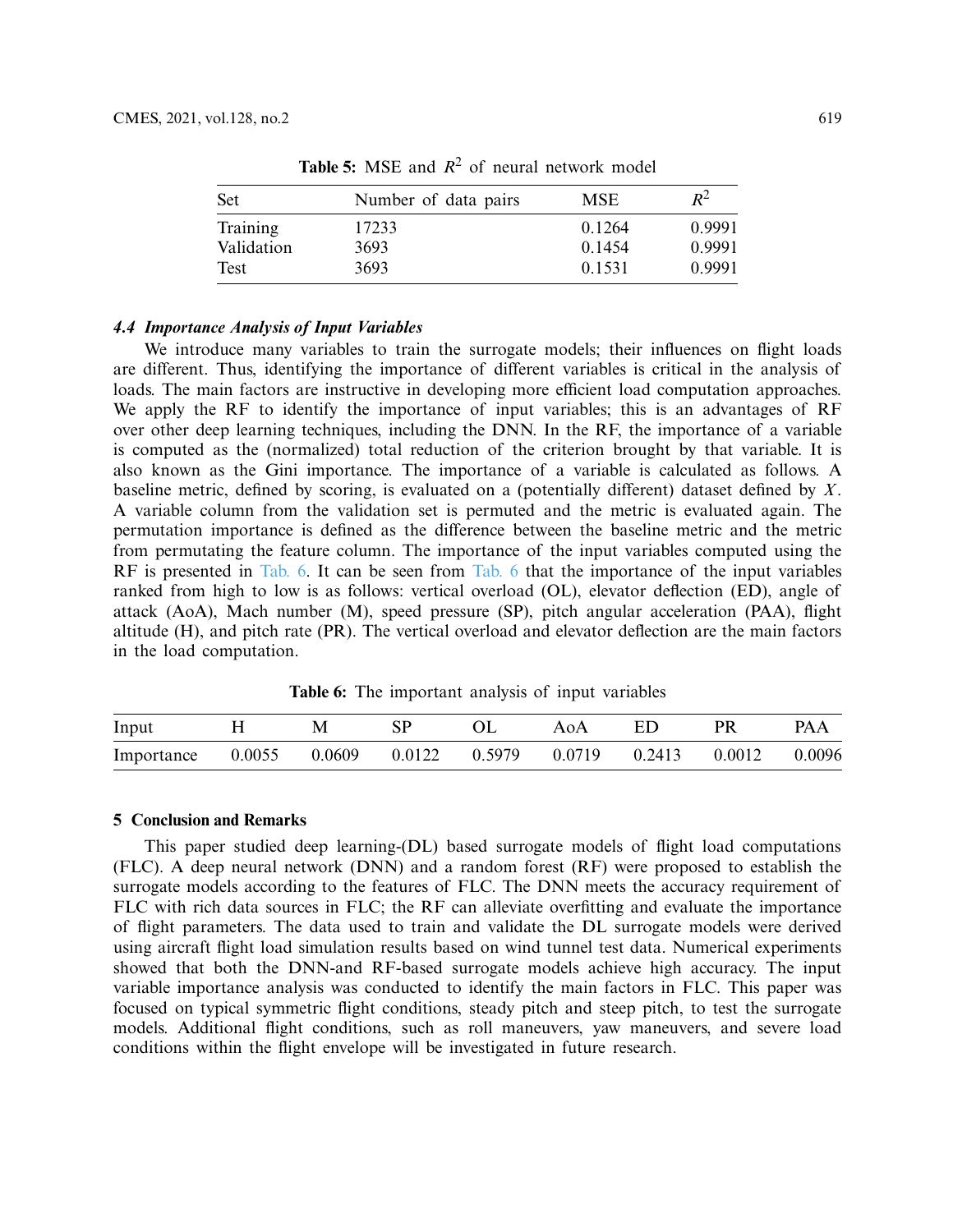**Acknowledgement:** The authors wish to express their appreciation to the anonymous reviewers for their helpful suggestions which greatly improved the presentation of this paper.

**Funding Statement:** This research was partially supported by the Natural Science Foundation of China under Grant 91730305 and Guangdong Provincial Natural Science Foundation of China under Grant 2017B030311001.

**Conflicts of Interest:** The authors declare that they have no conflicts of interest to report regarding the present study.

#### **References**

- <span id="page-15-0"></span>1. MSC.Nastran (2008). *Quick reference guide.* MSC Software, Santa Ana, CA.
- <span id="page-15-1"></span>2. Shan, H. (2015). *Research of determining flight load envelope of aircraft using reduced-order models (Master Thesis)* (in Chinese).
- <span id="page-15-2"></span>3. Choi, Y., Boncoraglio, G., Anderson, S., Farhat, C. (2020). Gradient-based constrained optimization using a database of linear reduced-order models. *Journal of Computational Physics, 423,* 109787. DOI [10.1016/j.jcp.2020.109787.](http://dx.doi.org/10.1016/j.jcp.2020.109787)
- 4. Kapteyn, M., Knezevic, D., Huynh, D., Tran, M., Willcox, K. (2020). Data-driven physics-based digital twins via a library of component-based reduced-order models. *International Journal for Numerical Methods in Engineering, 53(10),* 3073. DOI [10.1002/nme.6423.](http://dx.doi.org/10.1002/nme.6423)
- <span id="page-15-11"></span>5. Jirasek, A., Cummings, R. M. (2012). Reduced order modeling of x-31 wind tunnel model aerodynamic loads. *AIAA, 219,* 2010–4693. DOI [10.1016/j.ast.2011.10.014.](http://dx.doi.org/10.1016/j.ast.2011.10.014)
- <span id="page-15-3"></span>6. Crowell, A. R., McNamara, J. J., Kecskemety, K. M., Goerig, T. (2012). *A reduced order aerothermodynamic modeling framework for hypersonic aerothermoelasticity,* pp. 2010–2969. Reston, VA: AIAA.
- <span id="page-15-4"></span>7. Mohamed, K. M. (2018). *Machine learning for model order reduction*. Cham: Springer.
- <span id="page-15-5"></span>8. Liu, Y., Wan, Z., Li, Q., Zhang, Q. (2020). A corrected nearest neighbor transportation method of aerodynamic force for fluid-structure interactions. *International Journal of Numerical Analysis and Modeling, 17,* 746–765.
- <span id="page-15-6"></span>9. Goodfellow, I., Bengio, Y., Courville, A. (2016). *Deep learning*. Cambridge, MA: MIT Press.
- <span id="page-15-7"></span>10. He, K., Zhang, X., Ren, S., Sun, J. (2016). Deep residual learning for image recognition. *Proceedings of the IEEE Conference on Computer Vision and Pattern Recognition*, pp. 770–778. Las Vegas, NV.
- <span id="page-15-8"></span>11. Steck, J. E., Rokhsaz, K. (1997). *Some applications of artificial neural networks in modeling of nonlinear aerodynamics and flight dynamics,* pp. 97–338. Reno, NV: AIAA.
- 12. Kutz, J. N. (2017). Deep learning in fluid dynamics. *Journal of Fluid Mechanics, 814,* 1–4. DOI [10.1017/jfm.2016.803.](http://dx.doi.org/10.1017/jfm.2016.803)
- 13. Ling, J., Kurzawski, A., Templeton, J. (2016). Reynolds averaged turbulence modeling using deep neural networks with embedded invariance. *Journal of Fluid Mechanics, 807,* 155–166. DOI [10.1017/jfm.2016.615.](http://dx.doi.org/10.1017/jfm.2016.615)
- 14. Zhang, T., Qian, W., Zhou, Y., Lei, H., Shao, Y. (2019). Preliminary thoughts on the combination of artificial intelligence and aerodynamics. *Advances in Aeronautical Science and Engineering, 10,* 1–11. DOI [10.16615/j.cnki.1674-8190.2019.01.001](http://dx.doi.org/10.16615/j.cnki.1674-8190.2019.01.001) (In Chinese).
- 15. Ladicky, L., Jeong, S., Solenthaler, B., Pollefeys, M., Gross, M. (2015). Data-driven fluid simulations using regression forests. *ACM Transaction Graphics, 34(6),* 1–99. DOI [10.1145/2816795.2818129.](http://dx.doi.org/10.1145/2816795.2818129)
- <span id="page-15-9"></span>16. Gomec, F., Canibek, M. (2017). Aerodynamic database improvement of aircraft based on neural networks and genetic algorithms. *7th European Conference for Aeronautics and Space Sciences*, pp. 2017–2226. Milan, Italy.
- <span id="page-15-10"></span>17. Secco, N., Mattos, B. (2017). Artifificial neural networks to predict aerodynamic coeffificients of transport airplanes. *Aircraft Engineering and Aerospace Technology: An International Journal, 89,* 211–230. DOI [10.1108/AEAT-05-2014-0069.](http://dx.doi.org/10.1108/AEAT-05-2014-0069)